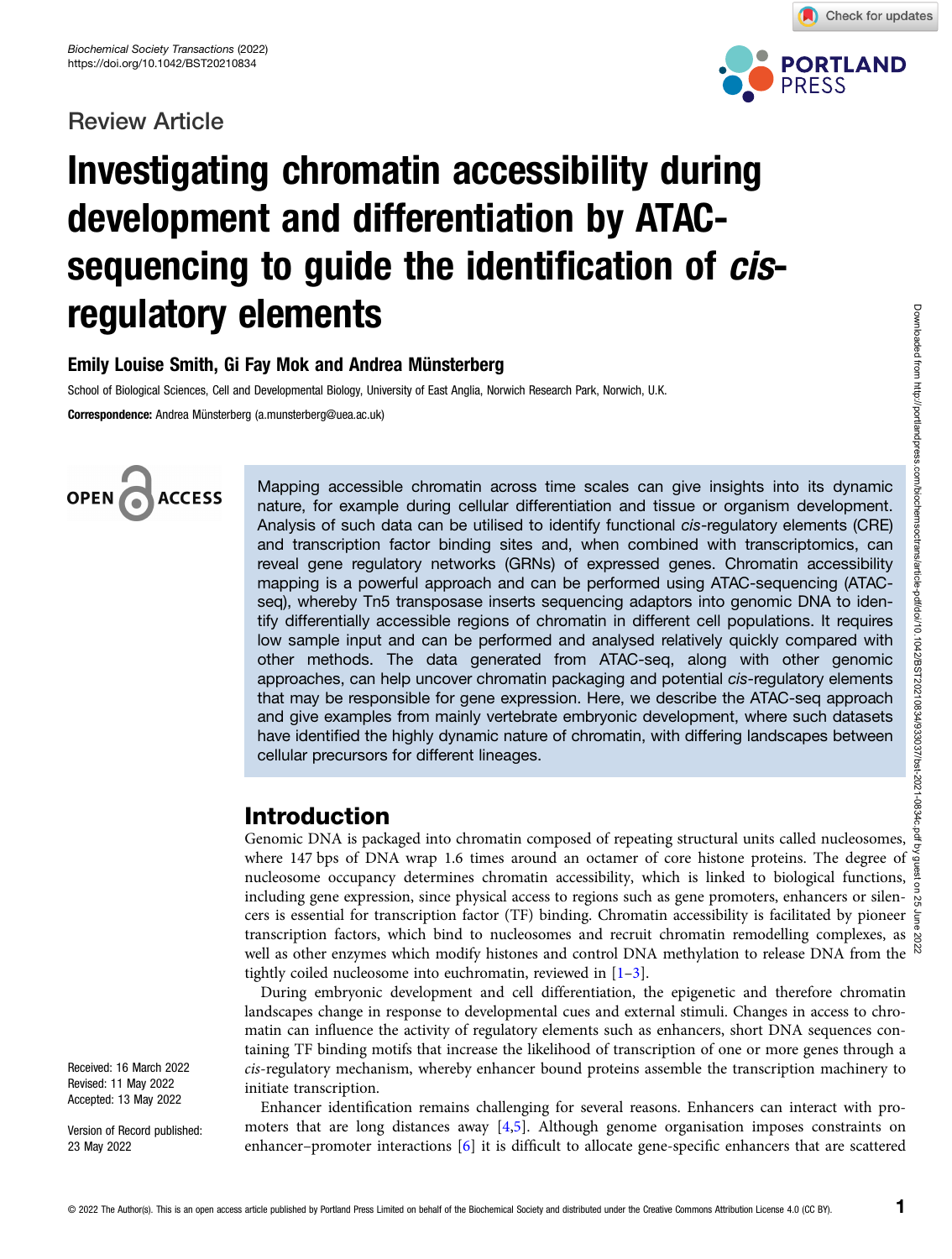

throughout the genome. Models for interactions of enhancers with their target promoters include enhancer tracking, looping and loop-extrusion [[7](#page-8-0)]. Experiments using the globin locus suggested that 'looping out' intervening DNA brings enhancer and promoter regions into proximity. Subsequent chromosome conformation capture experiments, which involve digestion and ligation of chromatin within formaldehyde cross-linked cells, confirmed this idea [\[8,9](#page-8-0)]. Furthermore, DNA sequence alone is not sufficient to identify enhancers, as sequence conservation is often limited to specific TF binding motifs, however some epigenetic marks are associated with enhancers. Finally, if the activity of an enhancer is spatially and temporally restricted, it cannot be identified unless the method used captures the correct tissue or developmental time point.

Functional characterisation of enhancers becomes difficult when several enhancers act on one gene to produce complex expression patterns. These can result from the cooperation between different enhancers with cell type or tissue-specific activities [\[10\]](#page-8-0). The presence of multiple enhancers with overlapping activity can provide robustness to gene expression and establish precise expression boundaries [[11,12](#page-8-0)]. For example, in mouse embryos the Sonic Hedgehog (Shh) gene is controlled by two enhancers. When activated by both, Shh expression is restricted to the floor plate, but when controlled by only one enhancer, Shh transcription is confined to the limb bud [[13](#page-8-0)].

Despite these challenges, many attempts have been made to identify enhancer elements, as this is critical in aiding our understanding of gene regulation, not only during embryonic development but also in human disease. Here, we review the use of ATAC-seq to aid enhancer discovery in dynamic systems.

### Overview of the ATAC-seq method

For enhancers to act on target promoters, chromatin must be accessible to enable TF binding, thus changes in chromatin accessibility usually correlate with enhancer activity. Therefore, chromatin accessibility assays have been used to identify cis-regulatory elements and active chromatin regions. Micrococcal nuclease sequencing (MNase-seq) is an indirect assay in which the enzyme digests any unprotected DNA. Nucleosomes can be purified and the bound DNA sequenced, generating an occupancy map of nucleosomes. Where there is a lack of nucleosomes, it is inferred that chromatin was more accessible. A direct method of chromatin accessibility includes formaldehyde-assisted isolation of regulatory elements (FAIRE-seq), which crosslinks DNA–protein complexes. Subsequent shearing by sonication, and phenol–chloroform extraction isolates nucleosome free regions, which can then be sequenced. Deoxyribonuclease I sequencing (Dnase-seq) and assay for transposase accessible chromatin sequencing (ATAC-seq) methods both work by utilising enzymes that recognise and cleave nucleosome depleted regions. For comparison of these methods, see [[14](#page-8-0)].

Compared with these assays, which require a large starting cell count and are time consuming (∼50 million cells, 2–4 days), ATAC-seq [[15](#page-8-0)] takes less than a day and works well with ultra-low input material, as few as 500 cells for a mini-bulk sequencing experiment. The simplicity of the protocol improves success rates and reproducibility of experiments and decrease probability of errors. The use of paired-end sequencing adaptors makes alignments of reads more accurate, for example mapping against repetitive regions of the genome.

In brief, the ATAC-seq protocol utilises a hyperactive prokaryotic transposase 5 (Tn5) enzyme to cleave open regions of chromatin and insert sequencing adaptors, a process known as tagmentation [\(Figure 1](#page-2-0)). Samples do not require fixation and the native chromatin state is analysed. DNA fragments are purified, amplified into a library using barcoded primers and directly sequenced using next-generation sequencing [[15](#page-8-0)]. Sequencing reads are visualised in a genome browser and read number positively correlates with accessibility of that region of chromatin. With sufficient sequencing depth, footprints of bound TFs are also detectable in silico, within accessible peaks; see for example [[16\]](#page-8-0). The protocol is useful when sample cell populations are small, rare, or difficult to obtain, such as specific cell populations within an embryo. Indeed, ATAC-seq can be performed on single cells [[17](#page-8-0)] (see below). Limitations of ATAC-seq include the potential contamination of data with mitochondrial DNA and potential sequence or structural biases of the Tn5 enzyme [\[18,19\]](#page-8-0). Overall however, the speed, scalability and ease of experiment makes ATAC-seq a popular approach for studying chromatin in dynamic systems.

### Development of single cell ATAC

Whilst bulk ATAC-seq has many advantages, it cannot determine chromatin accessibility of individual cells within a heterogenous population. To overcome this issue, ATAC-seq has been adapted for single cells (scATAC-seq), with two protocols published at the same time. One relies on the physical isolation of individual cells by microfluidic chambers (C1, Fluidigm), followed by tagmentation, library generation and sequencing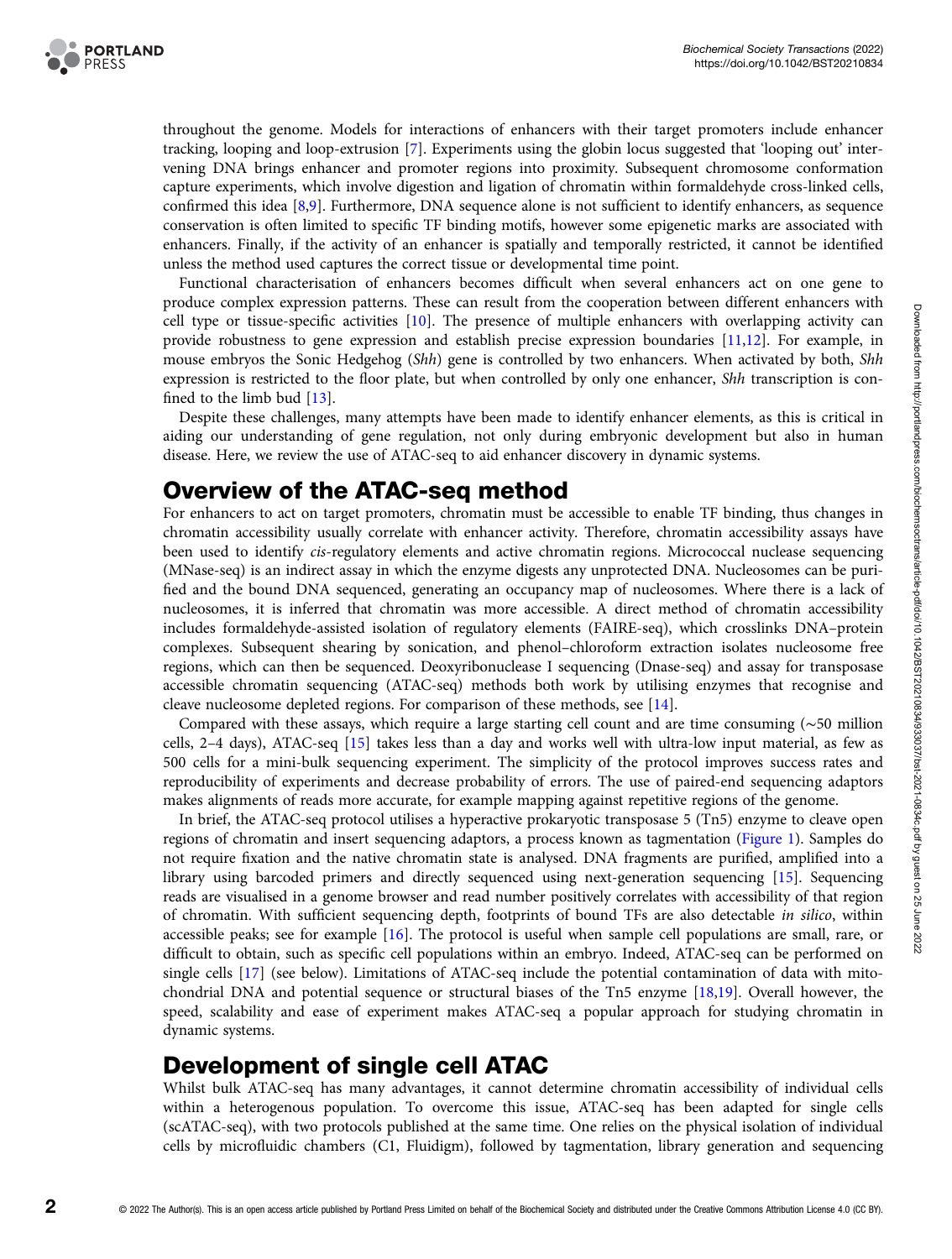

<span id="page-2-0"></span>

#### Figure 1. Identification of accessible chromatin regions using ATAC-seq.

(1) Tn5 transposase (brown) inserts sequencing adaptors (red and blue) into regions of open chromatin. Nucleosomes are shown in light blue, DNA-bound transcription factors (TF) are shown in grey. (2) The chromatin is fragmented and simultaneously tagmented with sequencing adaptors. (3) DNA is purified and PCR-amplified into a library using barcoded primers. (4) The library can then be analysed by qPCR or next-generation sequencing (NGS). Data analysis is performed and accessible regions of chromatin show as peaks. Within peaks, lower read coverage indicates TF footprints and allows prediction of TF binding in silico.

[[17\]](#page-8-0). Alternatively, combinatorial barcoded primers mark individual cells. Pools of isolated nuclei undergo tagmentation with unique barcoding primers in 96 well plates. This is followed by re-pooling, sorting into new 96-well plates, to which a second round of barcoded primers are added during PCR amplification. Each of these pools are sequenced, and there is a low probability that cells within the same pool share the same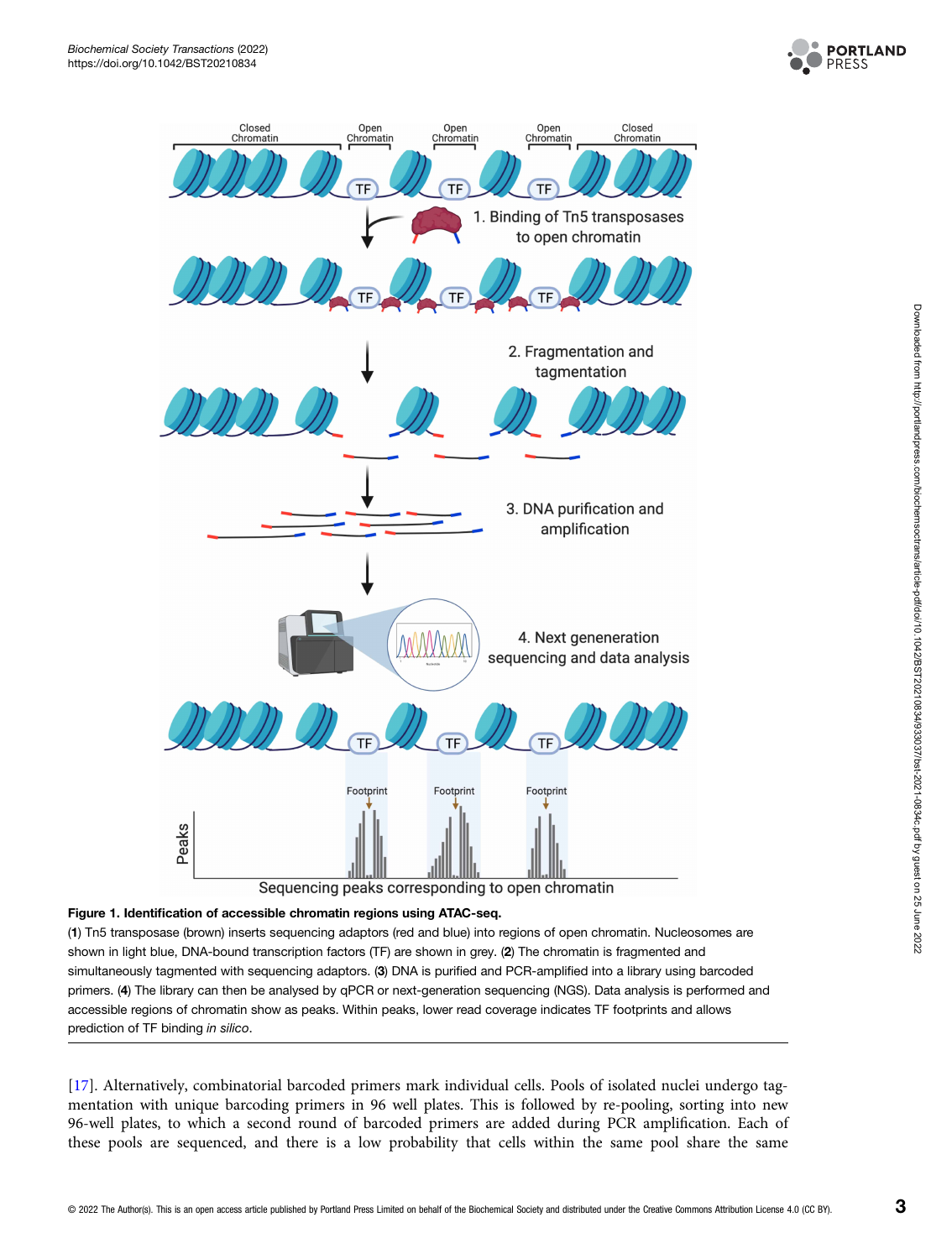

combination of barcodes [\[20,21\]](#page-8-0). Both methods have relatively low throughput and provide lower complexity data, however, recent optimisations resulted in increased cell number, enhanced recovery of nuclear fragments per cell and improved data quality [[21](#page-8-0)–[23](#page-8-0)].

As it is technically more demanding, fewer scATAC-seq experiments have been performed. In addition, minor sub-populations can be hard to detect and the bioinformatic analysis of scATAC-seq is more time consuming  $[24]$  $[24]$  — for a review of analytical procedures see  $[25,26]$  $[25,26]$  $[25,26]$ . An excellent alternative is mini-bulk ATAC-seq, for example on FACS-isolated cells or on affinity purified nuclei, which can provide novel insights into discreet sub-populations of cells, such as avian neural crest cells [[27,28\]](#page-9-0), zebrafish endothelial cells [[29](#page-9-0)] or Drosophila blastoderm cells [\[30](#page-9-0)].

Despite quickly and accurately identifying regions of open chromatin, ATAC-seq cannot on its own identify the type of regulatory element, such as an enhancer, silencer, or promoter region. However, coupled with other genomic techniques ATAC-seq is very useful to identify active regulatory elements in different cell types.

# Using ATAC-seq with other genome-wide approaches

Epigenetic marks that characterise enhancer regions include various histone modifications. Mapping these features by ChIP-seq, or Cut and tag techniques [\[31\]](#page-9-0), can determine genome wide protein–DNA interactions. Histone acetylation is generally associated with active chromatin, whereas mono-methylation of histone H3 at lysine 4 (H3K4me1) marks inactive regions. Acetylation can destabilise nucleosome-DNA interactions. In particular, acetylation of histone H3 at lysine 27 (H3K27ac) by P300 and CREB marks active enhancers. ChIP-seq datasets for P300, CREB and histone marks accurately identified novel enhancers in mouse [[32,33\]](#page-9-0). Additional post-translational modifications are increasingly observed for different enhancer states and other histone marks are associated with subsets of enhancers [[34](#page-9-0)]. While future work is required for complete annotation of all histone modifications that are indicative of CREs, correlating independent ATAC-seq and ChIP-seq datasets can increase the likelihood of identifying active enhancer regions [[5\]](#page-8-0).

Furthermore, multi-omic experiments can combine ATAC-seq with other genomic techniques in the same sample. This is advantageous when working from limited starting material. For example, combining RNA-seq with ATAC-seq enables simultaneous profiling of chromatin dynamics and changes in gene expression patterns. Sci-CAR uses a pooled barcode method [[35](#page-9-0)], other methods that do a similar comparison have also been produced [[36,37\]](#page-9-0). ATAC-ME is an integrated method to investigate accessibility or TF binding and DNA methylation from a single DNA preparation [\[38\]](#page-9-0). EpiMethylTag also combines ATAC-seq or ChIP-seq with bisulfite conversion to examine accessibility and methylation patterns in the same sample [\[39,40\]](#page-9-0).

ATAC-seq is a powerful tool in assessing the chromatin landscape of different cell and tissue types. When used in combination with other genomic approaches, it can provide insight into the epigenome of specific cell populations. Since its introduction, ATAC-seq has been optimised for different purposes. For example, the Omni-ATAC protocol has been adapted for use with a wide variety of tissue types, including snap-frozen tissues, and yields a higher number of peaks and reduced mitochondrial reads [[14](#page-8-0)[,41\]](#page-9-0).

# Dynamic patterning processes in developing embryos

Investigating the accessible chromatin landscape is of particular interest when looking at dynamic changes. For example, during the complex process of embryo development gene expression patterns are changing rapidly and are associated with changes in cell states during cell fate acquisition and differentiation programmes. With ATAC-seq it is possible to generate sufficient replicates for comparisons between different samples, such as developmental time points or tissues. This facilitates atlas-projects for multiple tissues, as for example in mouse [[42](#page-9-0)] and zebrafish [[43](#page-9-0)]. The differential analysis of chromatin accessibility can highlight regions of interest for validation and functional testing. The following sections give selected examples where ATAC-seq has provided insights into chromatin accessibility during normal development, tissue differentiation and regeneration, or in mutant or disease scenarios. These are summarised in [Table 1.](#page-4-0)

# Early events: gastrulation, germ layer formation and axis patterning

In Drosophila embryos, gene-regulatory networks (GRN) that pattern the anterior–posterior axis are well characterised and involve gap and pair-rule genes. ATAC-seq was performed on cellular blastoderm-stage embryos, shortly after zygotic genome activation. Seven well characterised enhancers were used to tag blastoderm nuclei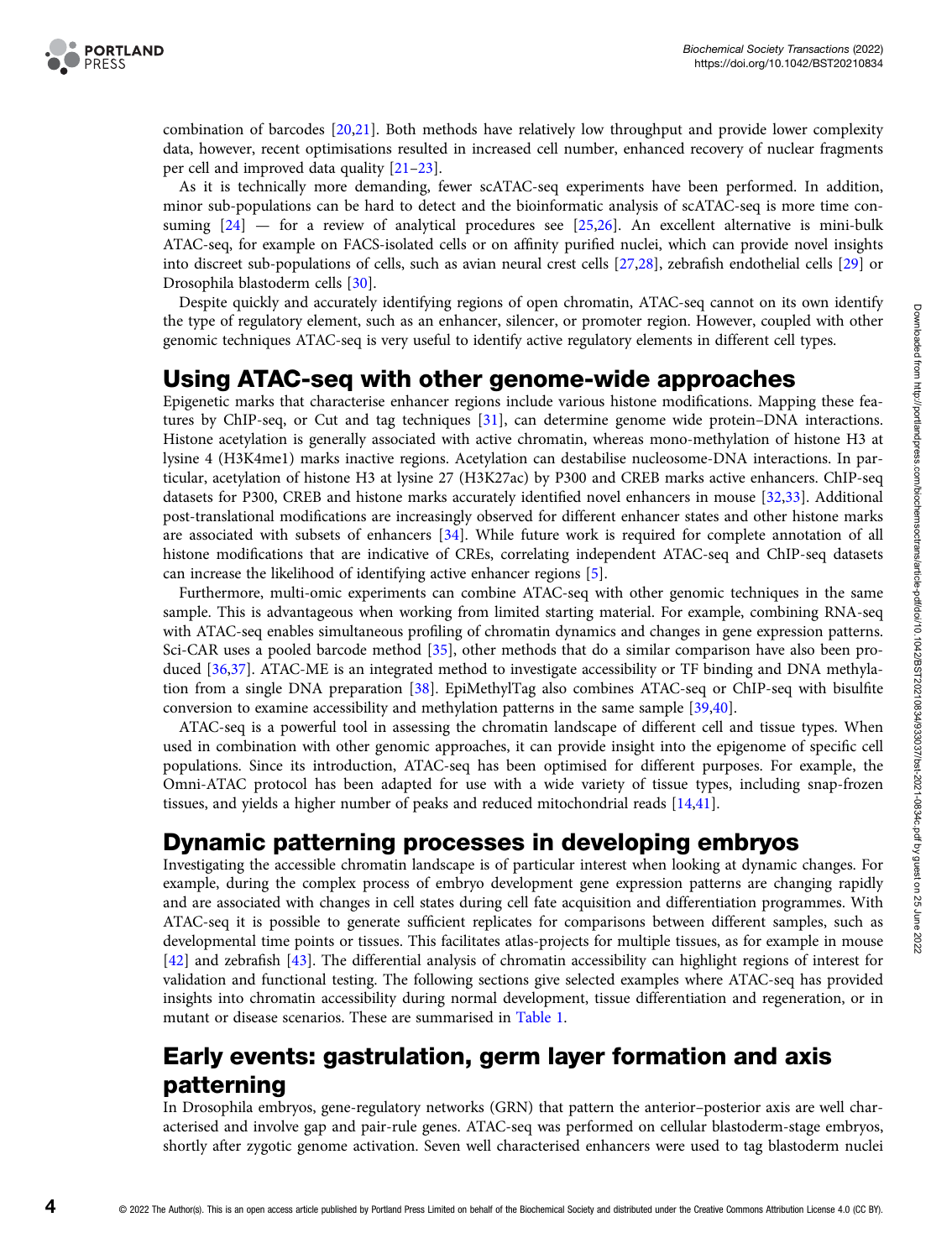

<span id="page-4-0"></span>

| Table 1 Studies using ATAC-seq in model organisms for development |  |
|-------------------------------------------------------------------|--|
|-------------------------------------------------------------------|--|

| <b>Species</b> | <b>Biological context</b>                                                                                                                                                                                                   | Reference        |
|----------------|-----------------------------------------------------------------------------------------------------------------------------------------------------------------------------------------------------------------------------|------------------|
| Drosophila     | Domain-restricted analysis for anterior-posterior patterning of blastoderm to identify<br>accessible regions<br>Tissue-specific accessibility during three embryonic stages with germ-layer enhancer                        | [30]<br>$[44]$   |
|                | validation                                                                                                                                                                                                                  |                  |
| Zebrafish      | Chromatin accessibility atlas of embryonic and adult tissues                                                                                                                                                                | $[43]$           |
|                | Identification of key elements during zygotic genome activation                                                                                                                                                             | [45]             |
|                | Neural crest and melanoma development                                                                                                                                                                                       | [53, 56]         |
|                | Heart regeneration                                                                                                                                                                                                          | [64, 67]         |
|                | Liver development and response to injury                                                                                                                                                                                    | [68]             |
|                | Fin regeneration<br>Endothelial enhancers                                                                                                                                                                                   | [69]             |
|                |                                                                                                                                                                                                                             | [29]             |
| Xenopus        | Wnt signalling in dorsal-ventral patterning in comparison with mesoderm and neural crest<br>development                                                                                                                     | $[47]$           |
|                | Mesendoderm specification                                                                                                                                                                                                   | [48]             |
| Chicken        | Neural crest development, GRN reconstruction and identification of specific enhancers<br>Anterior-posterior axis elongation and paraxial mesoderm development, differential TF<br>occupancy and in vivo enhancer validation | [27, 28]<br>[16] |
| Mouse          | Chromatin accessibility atlas of adult tissues                                                                                                                                                                              | $[42]$           |
|                | Sex-specific accessibility of in vivo and IVF inner cell mass                                                                                                                                                               | [50]             |
|                | Chromatin accessibility preconfigures region-specific neural fates along anterior-posterior axis                                                                                                                            | [52]             |
|                | Sinoatrial node development                                                                                                                                                                                                 | [65]             |
|                | Heart development of key developmental stages                                                                                                                                                                               | [66]             |
| Mouse/<br>Pig  | Limb development and digit adaptation                                                                                                                                                                                       | [63]             |
| Bovine         | Chromatin accessibility in oocytes and early embryos, and comparison of in vivo and in vitro<br>blastocysts                                                                                                                 | [49]             |
| Human          | Chromatin accessibility of inner cell mass and trophectoderm of blastocysts                                                                                                                                                 | [51]             |
|                | Human ESC differentiation into neural crest identifies disease enhancer                                                                                                                                                     | $\sqrt{5}$       |

for affinity purification. The regional variation in chromatin accessibility observed, correlated with regulatory activity of axis patterning enhancers, suggesting mechanisms by which transcriptional activator and repressor proteins modulate enhancer accessibility [\[30\]](#page-9-0).

Chromatin accessibility dynamics have also been investigated using a developmental series of Drosophila embryos. Three major embryonic stages were examined using scATAC [[44](#page-9-0)]. Interestingly, differential chromatin accessibility revealed that cellular heterogeneity was already present in the blastoderm, and individual cell types could be inferred before the major lineages are specified during gastrulation. Among a large number of candidate regulatory elements with tissue-specific accessibility (>30 K) a subset was validated in transgenic embryos. Importantly, the germ-layer specific activity of these predicted enhancers was accurate in 90% of cases, demonstrating the power of this approach.

ATAC-seq during early zebrafish development, from zygotic genome activation to the onset of lineage specification, showed that chromatin accessibility increased at regulatory elements, often preceding transcription of the associated genes [\[45\]](#page-9-0). Loss of maternal TFs (Pou5f3, Sox19b, Nanog) led to decreased accessibility suggesting that they open up chromatin during genome activation.

An important transition, discovered in Xenopus, is the loss of competence to respond to dorsalising Wnt signals in late blastula stages [[46\]](#page-9-0). This is associated with reduced accessibility at Wnt-responsive promoters [[47\]](#page-9-0). Integration of ChIP-seq, ATAC-seq and transcriptomics data using machine learning uncovered novel TFs involved in mesendoderm formation during Xenopus gastrulation [\[48\]](#page-9-0).

In mammalian systems, chromatin accessibility also increases during genome activation in bovine embryos [[49\]](#page-9-0). In both bovine and mouse blastocysts, differences in accessibility patterns were identified between those generated in vitro and in vivo, providing insights into features that could be important for successful preimplantation development [[49](#page-9-0),[50](#page-9-0)]. The differential accessibility in mouse correlated with differential expression of genes related to stress signalling and cardiac hypertrophy signalling, consistent with the idea that effects on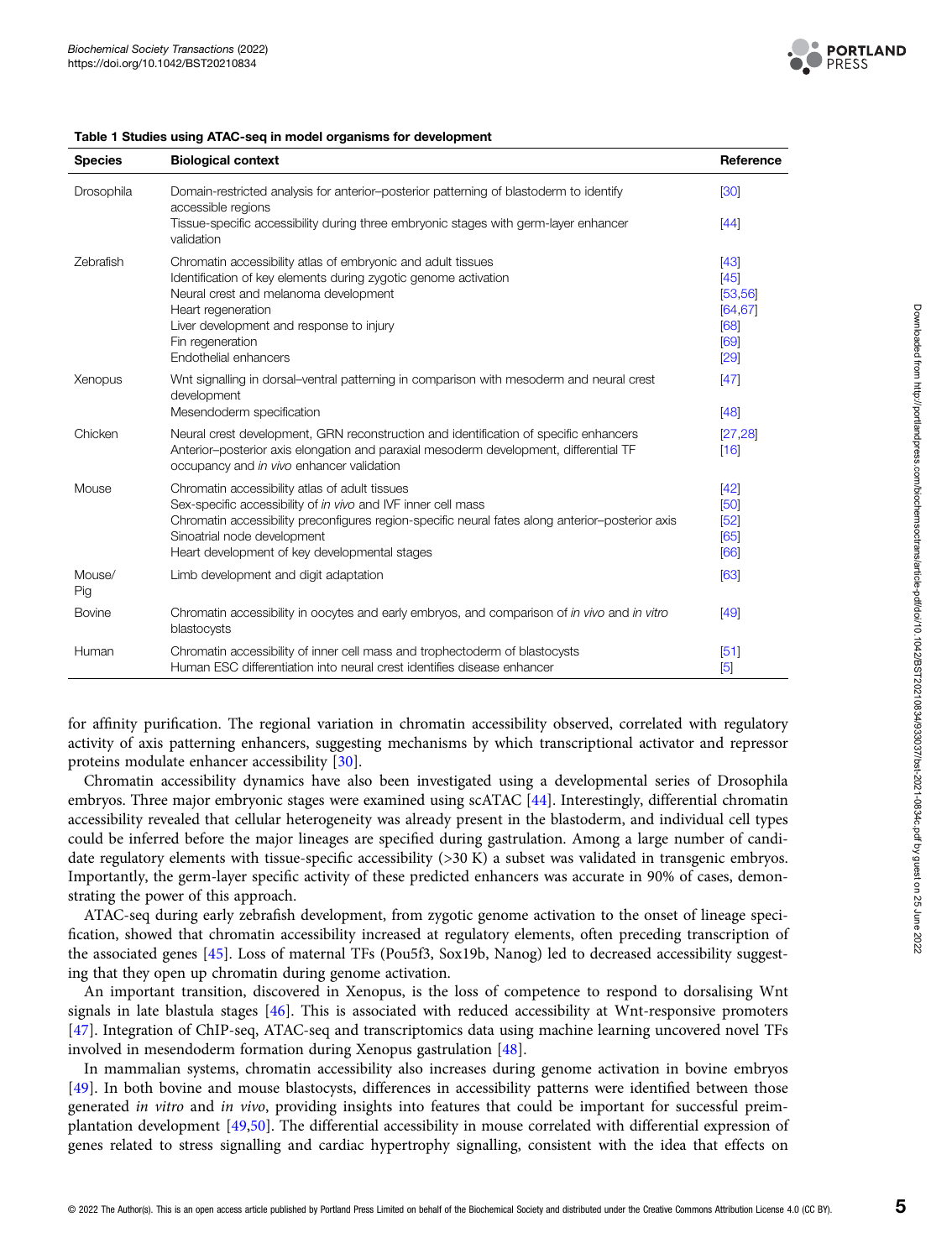

health could originate at preimplantation stages with exposure to environmental stress [[50\]](#page-9-0). Finally, differences in chromatin accessibility have been characterised in human embryos between embryonic inner cell mass and extra-embryonic trophectoderm tissues [[51](#page-9-0)].

### Epigenome regulation of ectoderm-derived tissues

Several studies have examined chromatin accessibility during vertebrate neural and neural crest differentiation using embryonic stem cells, zebrafish, mouse and chick embryos [[27,28,52](#page-9-0)–[54](#page-9-0)]. ATAC-seq identified differentially accessible regions in mouse embryonic stem cells (ESC) differentiated into neural progenitors with different anterior–posterior identities. These regions were similar to those present in vivo, in hindbrain or spinal cord progenitors suggesting that chromatin accessibility preconfigures region-specific neural fates [\[52\]](#page-9-0).

The dorsal-most aspect of the neural tube generates the neural crest (NC), a vertebrate-specific population of cells. Different NC sub-populations arise along the axis, characterised by distinct migratory patterns and developmental potential, generating diverse cell types, including craniofacial bones, septa of the heart, neurons and glia of the peripheral nervous system, and pigment cells of the skin. Multiple genomics approaches, including ATAC-seq and RNA-seq, have elucidated the epigenomic mechanisms that govern (NC) formation and establish their axial level identity (see reviews by [[54,55](#page-9-0)]). Work in chick embryos used FACS to isolate cranial NC cells at different stages of migration [[27](#page-9-0)], as well as vagal NC cells which generate the enteric nervous system [[28](#page-9-0)]. Chromatin and transcriptional landscapes were characterised at different time points, this identified regions of differential chromatin accessibility and allowed reconstruction of NC-specific GRNs. Both studies validated several NC specific enhancers in vivo, by chick embryo electroporation. The differential activity of these enhancers uncovered heterogeneity at the regulatory level and distinct vagal NC populations already predetermined prior to neural tube delamination.

The same group used genetic labelling in zebrafish combined with FACS isolation of NC populations from wildtype or FoxD3 mutants. These were subjected to RNA-seq, ATAC-seq and H3K27ac ChIP-seq. Combining in vivo biotinylation of FoxD3 with ChIP-seq showed that FoxD3 initially acts as a pioneer factor for NC specification genes, before switching to a transcriptional repressor function [\[53\]](#page-9-0).

The importance of enhancer discovery and functional characterisation is illustrated by a study looking at the congenital craniofacial disorder, Pierre Robin Syndrome (PRS) [\[5](#page-8-0)]. In vitro differentiation of human ESC into cranial NC cells combined with detection of epigenome marks highlighted differentially accessible ATAC-peaks that were overlapping with p300 and H3K27ac/H3K4me histone marks. This identified three putative NC specific enhancers located 1.45 Mbp distant to the chondrogenic TF, Sox9, in a region that is deleted in PRS patients. Transgenic LacZ-reporters confirmed enhancer activity in mouse craniofacial development, and ATAC-seq of hESC-derived cranial NC cells confirmed accessibility during a restricted window of development prior to chondrogenic differentiation.

Similarly, ATAC-Seq analysis of multiple zebrafish melanoma tumours identified a developmental enhancer that is also important in cancer [\[56\]](#page-9-0). Accessible peaks were validated using EGFP reporter constructs in transgenic zebrafish. This demonstrated activity in vivo, of a region 23 kb upstream of Sox10, a key TF for NC development that is also up-regulated in melanoma initiation.

# Chromatin accessibility in paraxial mesoderm and limb buds

As highlighted in the examples above, ESC differentiation protocols and transgenic reporter systems in Drosophila, zebrafish and mouse provide excellent assays for validation of candidate enhancers and their functional analysis. The avian system is also very useful for this purpose due to the ease with which embryos can be obtained and manipulated. Following identification of differentially accessible candidate regulatory elements, electroporation of enhancer-reporter plasmids [\[57](#page-9-0)[,58\]](#page-10-0) combined with live imaging [[16](#page-8-0)] allows the rapid analysis of spatio-temporal enhancer activity in vivo. Mutagenesis of TF binding sites in enhancer-reporter plasmids, followed by epigenome editing of endogenous enhancer elements confirms their functional importance [[16](#page-8-0)[,59\]](#page-10-0).

We recently characterised the open chromatin landscape in vertebrate paraxial mesoderm in the chicken embryo [[16](#page-8-0)]. As the body axis extends, the mesoderm on either side of the neural tube produces paired segments, termed somites. Developmental signals control somite differentiation and the emergence of cell lineages of the musculoskeletal system, such as chondrocytes and skeletal muscle cells. This process generates a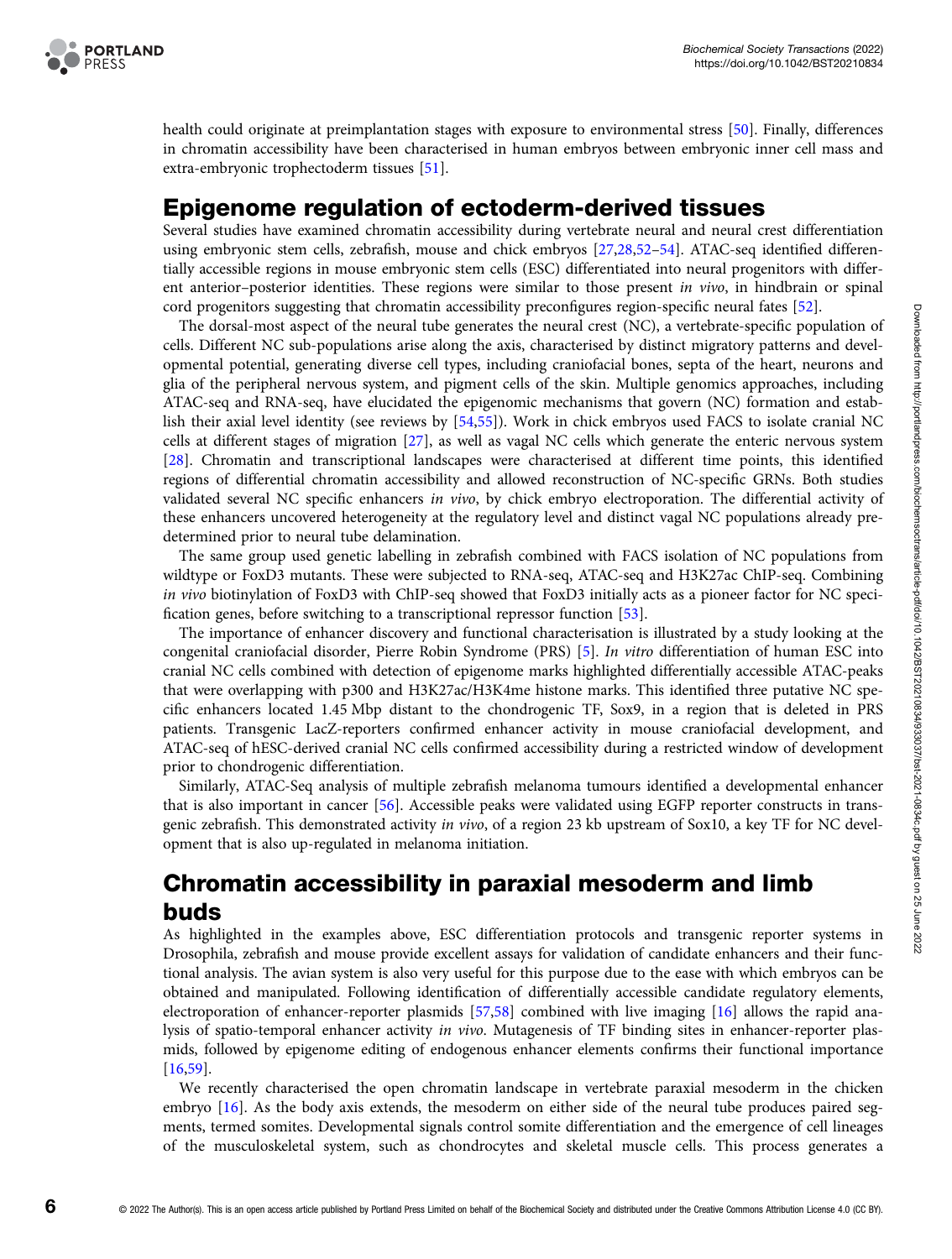

spatiotemporal gradient of differentiation, by using a combination of ATAC-seq and RNA-seq we identified changes in gene expression signatures and accessible chromatin that occur in paraxial mesoderm along the axis. Differentially accessible chromatin regions within HOX clusters were associated with axial identities and in silico footprint analysis revealed the differential coverage for a number of TFs, known to be involved in axis patterning or cell differentiation, such as CDX2, HOX paralogs, PAX3, TWIST2 or LEF1. Correlation of accessible chromatin with expressed genes helped to identify candidate regulatory elements, which were validated in vivo. Electroporation of fluorescent enhancer reporters into early chick embryos demonstrated the restricted activity of enhancers located upstream of TCF15 and MEOX1 genes. Time-lapse imaging could detect the onset of enhancer activation in vivo and the importance of candidate TF motifs was confirmed by mutation analysis. CRISPR-mediated epigenome editing led to loss of gene expression and phenotypic changes confirming the importance of the enhancers for vertebrate axis development [[16](#page-8-0)].

Morphological changes in the skeletal elements of tetrapod limbs are a fascinating model for evolutionary adaptations, and GRNs underlying limb outgrowth and development have been studied extensively in chick and mice [\[60,61](#page-10-0)]. The polarised expression of Shh in the posterior limb bud mesenchyme is particularly important for digit patterning [[62](#page-10-0)]. A recent study examined the molecular mechanisms leading to digit adaptations in pigs versus mice [[63](#page-10-0)]. Interspecies comparison of ATAC-seq data was used to examine regulatory changes associated with the morphological changes in these two species. Whilst many accessible chromatin regions were conserved, there were some divergent regions associated with genes encoding components of signalling pathways required for limb development. This is intriguing, however, the functional relevance of these elements for species-specific digit patterning remains to be confirmed.

# Epigenome regulation in the heart, endothelial cells and during regeneration

The heart and associated vessels are crucial for survival, and several studies have examined epigenetic changes driving cell fate transitions during cardiovascular development and regeneration [\[29](#page-9-0)[,64](#page-10-0)–[67\]](#page-10-0). Cardiac progenitor cells (CPC) marked by Nkx2–5 and Isl1 expression were examined in early mouse embryos, between E7.5 to E9.5 [\[66\]](#page-10-0). Combining single-cell RNA sequencing with bulk- and scATAC-seq allowed better characterisation of GRNs that govern cell fate transitions and identified cardiac sub-populations and their developmental trajectories. CPCs expressing Nkx2–5 committed to a cardiomyocyte fate and open chromatin states, which depend on both Isl1 and Nkx2–5, were associated with CPC fate transitions.

Postnatally, Isl1 is also expressed in cardiac pacemaker cells (PC) a specialised type of cardiomyocyte located in the sinoatrial node (SAN) and critical to initiate the heartbeat. Comparative ATAC-seq was used to investigate accessible chromatin that governs PC-specific gene expression [[65](#page-10-0)]. FACS of dissected neonatal mouse SAN was used to isolate PCs, which were compared with right atrial cardiomyocytes. This identified differentially accessible peaks and SAN-specific enhancers, which were confirmed by transgenic enhancer LacZ-reporter mice.

In the mouse, cardiac regenerative capacity is limited to neonatal stages. However, in adult zebrafish several tissues can regenerate, and this has been used to determine chromatin accessibility, including in the heart following cryoinjury or ventricular resection injury [\[64,67\]](#page-10-0), or the liver [[68](#page-10-0)], or tail fin [\[69\]](#page-10-0). In regenerating cardiomyocytes, chromatin accessibility changes extensively [\[64\]](#page-10-0), this may be regulated by the AP-1 TFs, Junb and Fosl1, found to be enriched in ATAC-seq peaks. Thus, the AP-1 TFs may promote the regenerative process by activating gene expression programmes important for cardiomyocyte dedifferentiation, proliferation and migration. Additional ATAC-peak-enriched motifs were identified in epicardium after ventricular resection [[67\]](#page-10-0), including TFs known to regulate epicardium development and/or regeneration, such as Tcf21, Runx1, TEAD, C/EBPb, Smad2/3/4 and Gli2. This study also highlighted TFs not previously linked to epicardial functions. Several candidate enhancer regions correlated with enriched H3K27ac marks and nearby genes showed increased gene expression in epicardial cells after injury. In addition, transgenic EGFP-reporters confirmed injury-induced activity for these regulatory elements. Enhancers important for zebrafish fin regeneration were also recently identified by comparing ATAC-seq data from uninjured and regenerating caudal fins [\[69\]](#page-10-0). This identified regions of DNA with dynamic accessibility during regeneration. The differential peaks were assigned to nearby genes through association with corresponding gene expression changes detected by RNA-seq. Experiments in transgenic zebrafish validated several novel regulatory sequences near fin regeneration genes.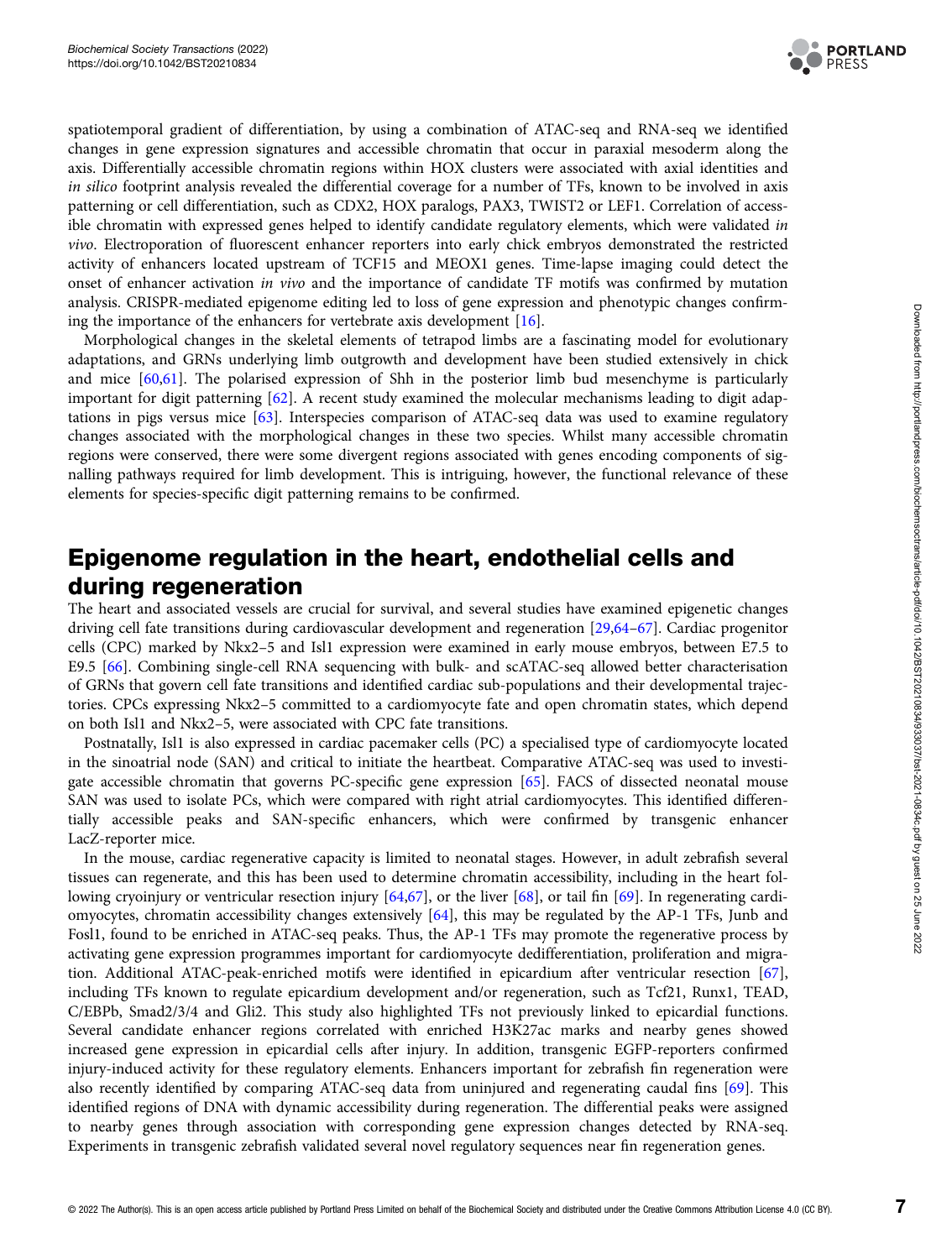

Transgenesis in zebrafish is a versatile approach and fluorescently labelled endothelial cells (fli1a:egfp) were recently used to discover active enhancers [[29](#page-9-0)]. ATAC-seq was performed on sorted nuclei, and fluorescent and non-fluorescent populations were compared. This identified more than 5000 elements that were differentially accessible in endothelial cells and located in the vicinity of genes known to be important for vascular development. Functional experiments in zebrafish embryos then validated enhancers controlling endothelial-specific gene expression.

# Conclusion

Here we highlighted the ease with which chromatin accessibility can be characterised using ATAC-seq. Combination of ATAC-seq with other genome wide approaches, in particular transcriptomics and epigenome modifications, enhances its power. The chosen examples illustrate detection of differential chromatin accessibility in a number of dynamic biological systems. We emphasise the importance to validate candidate regions of interest, which is crucial to confirm their functional relevance, but is inevitably more involved when using in vivo models.

# **Perspectives**

- The genome-wide capture and analysis of chromatin accessibility by ATAC-seq is highly feasible across many species and tissue types. Differential analyses identify regions with restricted spatio-temporal accessibility. Contingent on sufficient sequencing depth, ATAC-seq can elucidate TF footprints in silico and thus provide information for further functional testing and validation.
- ATAC-seq in combination with transcriptomics and computational analyses can indicate epigenome-transcriptome interactions to elucidate gene regulatory networks (GRN). Isolation of cells by tagging or FACS limits heterogeneity and helps to define discreet sub-populations for analysis.
- The combined use of multiple genomics techniques, such as ATAC-seq for chromatin accessibility, ChIP-seq for epigenome marks and RNA-seq for gene expression profiling, is a powerful approach to study the regulation of the epigenome during dynamic processes. The approaches can be applied to study normal embryo development or in scenarios where there is an experimental treatment, genetic mutation or disease model.

### Competing Interests

The authors declare that there are no competing interests associated with the manuscript.

#### Funding

E.L.S. is supported by a doctoral studentship from the UKRI Biotechnology and Biological Sciences Research Council (BBSRC) Norwich Research Park Biosciences Doctoral Training Partnership (NRP DTP), G.F.M was funded by BBSRC project grant (BB/N007034/1) to A.M., G.F.M. is currently funded by British Heart Foundation grant (PG/19/76/34696).

#### Author Contributions

E.L.S., G.F.M. and A.M. conceived the study, G.F.M. prepared the figure and table, E.L.S. and A.M. drafted the manuscript, all authors discussed, revised and proofread the manuscript.

#### Acknowledgements

We thank members of the Münsterberg laboratory for helpful discussions. For the purpose of open access, the author has applied a Creative Commons Attribution (CC BY) licence (where permitted by UKRI, 'Open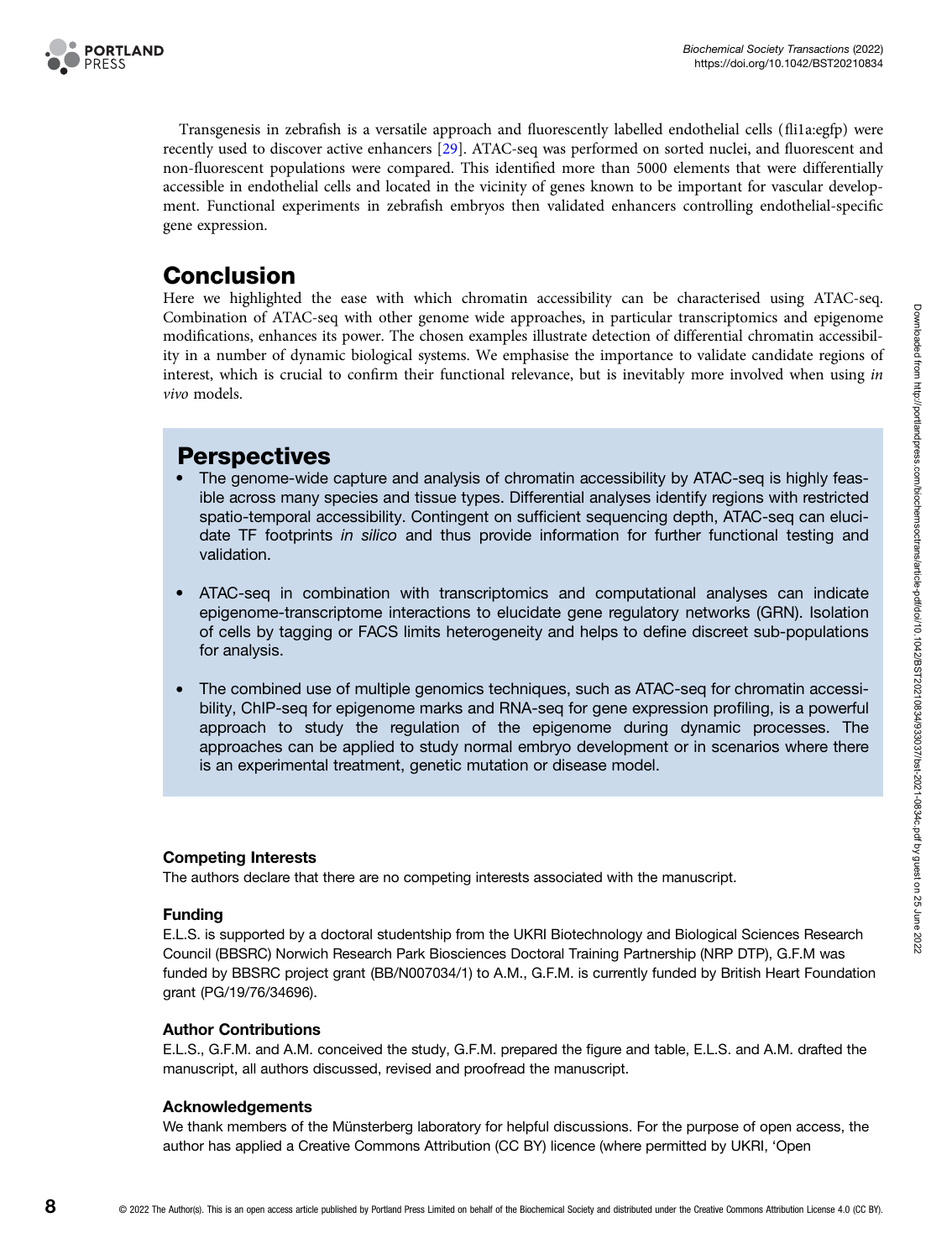

<span id="page-8-0"></span>Government Licence' or 'Creative Commons Attribution No-derivatives (CC BY-ND) licence' may be stated instead) to any Author Accepted Manuscript version arising. The authors have no competing interests to declare.

#### Abbreviations

ATAC-seq, ATAC-sequencing; CPC, cardiac progenitor cells; ESC, embryonic stem cells; GRN, gene-regulatory networks; NC, neural crest; PC, pacemaker cells; PRS, Pierre Robin Syndrome; SAN, sinoatrial node; TF, transcription factor.

### **References**

- 1 Zaret, K.S. (2020) Pioneer transcription factors initiating gene network changes. Annu. Rev. Genet. 54, 367–385 [https://doi.org/10.1146/](https://doi.org/10.1146/annurev-genet-030220-015007) [annurev-genet-030220-015007](https://doi.org/10.1146/annurev-genet-030220-015007)
- 2 Klemm, S.L., Shipony, Z. and Greenleaf, W.J. (2019) Chromatin accessibility and the regulatory epigenome. Nat. Rev. Genet. 20, 207-220 [https://doi.](https://doi.org/10.1038/s41576-018-0089-8) [org/10.1038/s41576-018-0089-8](https://doi.org/10.1038/s41576-018-0089-8)
- 3 Ghosh, R.P. and Meyer, B.J. (2021) Spatial organization of chromatin: emergence of chromatin structure during development. Annu. Rev. Cell Dev. Biol. 37, 199–232 <https://doi.org/10.1146/annurev-cellbio-032321-035734>
- 4 Lettice, L.A., Williamson, I., Devenney, P.S., Kilanowski, F., Dorin, J. and Hill, R.E. (2014) Development of five digits is controlled by a bipartite long-range cis-regulator. Development 141, 1715-1725 <https://doi.org/10.1242/dev.095430>
- 5 Long, H.K., Osterwalder, M., Welsh, I.C., Hansen, K., Davies, J.O.J., Liu, Y.E. et al. (2020) Loss of extreme long-range enhancers in human neural crest drives a craniofacial disorder. Cell Stem Cell 27, 765–783.e14 <https://doi.org/10.1016/j.stem.2020.09.001>
- 6 Symmons, O., Uslu, V.V., Tsujimura, T., Ruf, S., Nassari, S., Schwarzer, W. et al. (2014) Functional and topological characteristics of mammalian regulatory domains. Genome Res. 24, 390–400 <https://doi.org/10.1101/gr.163519.113>
- 7 Monfils, K. and Barakat, T.S. (2021) Models behind the mystery of establishing enhancer-promoter interactions. Eur. J. Cell Biol. 100, 151170 <https://doi.org/10.1016/j.ejcb.2021.151170>
- 8 Tian, T.V., Vidal, E., Graf, T. and Stik, G. (2020) Identification of enhancer-promoter contacts in embryoid bodies by quantitative chromosome conformation capture (4C). J. Vis. Exp. 158, e60960 <https://doi.org/10.3791/60960>
- 9 Benabdallah, N.S. and Bickmore, W.A. (2015) Regulatory domains and their mechanisms. Cold Spring Harb. Symp. Quant. Biol. 80, 45-51 [https://doi.](https://doi.org/10.1101/sqb.2015.80.027268) [org/10.1101/sqb.2015.80.027268](https://doi.org/10.1101/sqb.2015.80.027268)
- 10 Moorthy, S.D., Davidson, S., Shchuka, V.M., Singh, G., Malek-Gilani, N., Langroudi, L. et al. (2017) Enhancers and super-enhancers have an equivalent regulatory role in embryonic stem cells through regulation of single or multiple genes. Genome Res. 27, 246-258 [https://doi.org/10.1101/gr.210930.](https://doi.org/10.1101/gr.210930.116) [116](https://doi.org/10.1101/gr.210930.116)
- 11 Frankel, N., Davis, G.K., Vargas, D., Wang, S., Payre, F. and Stern, D.L. (2010) Phenotypic robustness conferred by apparently redundant transcriptional enhancers. Nature 466, 490–493 <https://doi.org/10.1038/nature09158>
- 12 Zheng, J., Su, G., Wang, W., Zhao, X., Liu, M., Bi, J. et al. (2021) Two enhancers regulate HoxB genes expression during retinoic acid-induced early embryonic stem cells differentiation through long-range chromatin interactions. Stem Cells Dev. 30, 683-695 <https://doi.org/10.1089/scd.2021.0020>
- 13 Amano, T. (2020) Gene regulatory landscape of the sonic hedgehog locus in embryonic development. Dev. Growth Differ. 62, 334-342 [https://doi.org/](https://doi.org/10.1111/dgd.12668) [10.1111/dgd.12668](https://doi.org/10.1111/dgd.12668)
- 14 Grandi, F.C., Modi, H., Kampman, L. and Corces, M.R. (2022) Chromatin accessibility profiling by ATAC-seq. Nat. Protoc. [https://doi.org/10.1038/](https://doi.org/10.1038/s41596-022-00692-9) [s41596-022-00692-9](https://doi.org/10.1038/s41596-022-00692-9)
- 15 Buenrostro, J.D., Giresi, P.G., Zaba, L.C., Chang, H.Y. and Greenleaf, W.J. (2013) Transposition of native chromatin for fast and sensitive epigenomic profiling of open chromatin, DNA-binding proteins and nucleosome position. Nat. Methods 10, 1213–1218 <https://doi.org/10.1038/nmeth.2688>
- 16 Mok, G.F., Folkes, L., Weldon, S.A., Maniou, E., Martinez-Heredia, V., Godden, A.M. et al. (2021) Characterising open chromatin in chick embryos identifies cis-regulatory elements important for paraxial mesoderm formation and axis extension. Nat. Commun. 12, 1157 [https://doi.org/10.1038/](https://doi.org/10.1038/s41467-021-21426-7) [s41467-021-21426-7](https://doi.org/10.1038/s41467-021-21426-7)
- 17 Buenrostro, J.D., Wu, B., Litzenburger, U.M., Ruff, D., Gonzales, M.L., Snyder, M.P. et al. (2015) Single-cell chromatin accessibility reveals principles of regulatory variation. Nature 523, 486-490 <https://doi.org/10.1038/nature14590>
- 18 Zhang, H., Lu, T., Liu, S., Yang, J., Sun, G., Cheng, T. et al. (2021) Comprehensive understanding of Tn5 insertion preference improves transcription regulatory element identification. NAR Genom. Bioinform. 3, lqab094 <https://doi.org/10.1093/nargab/lqab094>
- 19 Yan, F., Powell, D.R., Curtis, D.J. and Wong, N.C. (2020) From reads to insight: a hitchhiker's quide to ATAC-seq data analysis. Genome Biol. 21, 22 <https://doi.org/10.1186/s13059-020-1929-3>
- 20 Cusanovich, D.A., Daza, R., Adey, A., Pliner, H.A., Christiansen, L., Gunderson, K.L. et al. (2015) Multiplex single cell profiling of chromatin accessibility by combinatorial cellular indexing. Science 348, 910-914 <https://doi.org/10.1126/science.aab1601>
- 21 Del Priore, I., Ma, S., Strecker, J., Jacks, T., LaFave, L.M. and Buenrostro, J.D. (2021) Protocol for single-cell ATAC sequencing using combinatorial indexing in mouse lung adenocarcinoma. STAR Protoc. 2, 100583 <https://doi.org/10.1016/j.xpro.2021.100583>
- 22 Xu, W., Wen, Y., Liang, Y., Xu, Q., Wang, X., Jin, W. et al. (2021) A plate-based single-cell ATAC-seq workflow for fast and robust profiling of chromatin accessibility. Nat. Protoc. 16, 4084–4107 <https://doi.org/10.1038/s41596-021-00583-5>
- 23 Lareau, C.A., Duarte, F.M., Chew, J.G., Kartha, V.K., Burkett, Z.D., Kohlway, A.S. et al. (2019) Droplet-based combinatorial indexing for massive-scale single-cell chromatin accessibility. Nat. Biotechnol. 37, 916-924 <https://doi.org/10.1038/s41587-019-0147-6>
- 24 Bravo Gonzalez-Blas, C., Minnoye, L., Papasokrati, D., Aibar, S., Hulselmans, G., Christiaens, V. et al. (2019) Cistopic: cis-regulatory topic modeling on single-cell ATAC-seq data. Nat. Methods 16, 397-400 <https://doi.org/10.1038/s41592-019-0367-1>
- 25 Marinov, G.K. and Shipony, Z. (2021) Interrogating the accessible chromatin landscape of eukaryote genomes using ATAC-seq. Methods Mol. Biol. 2243, 183–226 [https://doi.org/10.1007/978-1-0716-1103-6\\_10](https://doi.org/10.1007/978-1-0716-1103-6_10)
- 26 Chen, H., Lareau, C., Andreani, T., Vinyard, M.E., Garcia, S.P., Clement, K. et al. (2019) Assessment of computational methods for the analysis of single-cell ATAC-seq data. Genome Biol. 20, 241 <https://doi.org/10.1186/s13059-019-1854-5>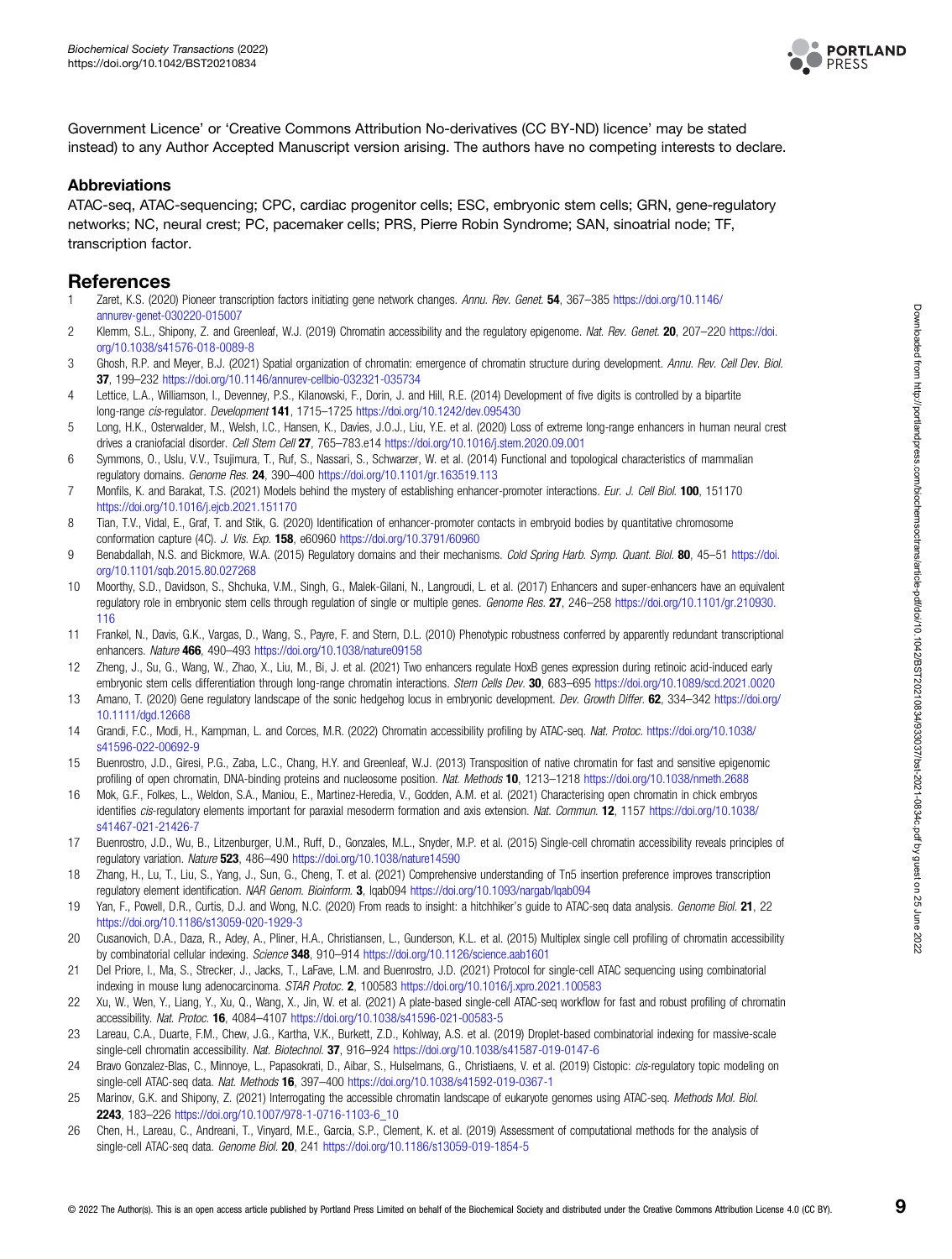<span id="page-9-0"></span>

- 27 Williams, R.M., Candido-Ferreira, I., Repapi, E., Gavriouchkina, D., Senanayake, U., Ling, I.T.C. et al. (2019) Reconstruction of the global neural crest gene regulatory network in vivo. Dev. Cell 51, 255-276.e7 <https://doi.org/10.1016/j.devcel.2019.10.003>
- 28 Ling, I.T.C. and Sauka-Spengler, T. (2019) Early chromatin shaping predetermines multipotent vagal neural crest into neural, neuronal and mesenchymal lineages. Nat. Cell Biol. 21, 1504–1517 <https://doi.org/10.1038/s41556-019-0428-9>
- 29 Quillien, A., Abdalla, M., Yu, J., Ou, J., Zhu, L.J. and Lawson, N.D. (2017) Robust identification of developmentally active endothelial enhancers in zebrafish using FANS-assisted ATAC-seq. Cell Rep. 20, 709-720 <https://doi.org/10.1016/j.celrep.2017.06.070>
- 30 Bozek, M., Cortini, R., Storti, A.E., Unnerstall, U., Gaul, U. and Gompel, N. (2019) ATAC-seq reveals regional differences in enhancer accessibility during the establishment of spatial coordinates in the Drosophila blastoderm. Genome Res. 29, 771-783 <https://doi.org/10.1101/gr.242362.118>
- 31 Kaya-Okur, H.S., Wu, S.J., Codomo, C.A., Pledger, E.S., Bryson, T.D., Henikoff, J.G. et al. (2019) CUT&tag for efficient epigenomic profiling of small samples and single cells. Nat. Commun. 10, 1930 <https://doi.org/10.1038/s41467-019-09982-5>
- 32 Fu, S., Wang, Q., Moore, J.E., Purcaro, M.J., Pratt, H.E., Fan, K. et al. (2018) Differential analysis of chromatin accessibility and histone modifications for predicting mouse developmental enhancers. Nucleic Acids Res. 46, 11184–11201 <https://doi.org/10.1093/nar/gky753>
- 33 Martire, S., Nguyen, J., Sundaresan, A. and Banaszynski, L.A. (2020) Differential contribution of p300 and CBP to regulatory element acetylation in mESCs. BMC Mol. Cell Biol. 21, 55 <https://doi.org/10.1186/s12860-020-00296-9>
- 34 Pradeepa, M.M., Grimes, G.R., Kumar, Y., Olley, G., Taylor, G.C., Schneider, R. et al. (2016) Histone H3 globular domain acetylation identifies a new class of enhancers. Nat. Genet. 48, 681–686 <https://doi.org/10.1038/ng.3550>
- 35 Cao, J., Cusanovich, D.A., Ramani, V., Aghamirzaie, D., Pliner, H.A., Hill, A.J. et al. (2018) Joint profiling of chromatin accessibility and gene expression in thousands of single cells. Science 361, 1380–1385 <https://doi.org/10.1126/science.aau0730>
- 36 Li, R., Grimm, S.A. and Wade, P.A. (2021) Low-input ATAC&mRNA-seq protocol for simultaneous profiling of chromatin accessibility and gene expression. STAR Protoc. 2, 100764 <https://doi.org/10.1016/j.xpro.2021.100764>
- 37 Reyes, M., Billman, K., Hacohen, N. and Blainey, P.C. (2019) Simultaneous profiling of gene expression and chromatin accessibility in single cells. Adv. Biosyst. 3, 1900065 <https://doi.org/10.1002/adbi.201900065>
- 38 Guerin, L.N., Barnett, K.R. and Hodges, E. (2021) Dual detection of chromatin accessibility and DNA methylation using ATAC-Me. Nat. Protoc. 16, 5377–5397 <https://doi.org/10.1038/s41596-021-00608-z>
- 39 Lhoumaud, P., Sethia, G., Izzo, F., Sakellaropoulos, T., Snetkova, V., Vidal, S. et al. (2019) Epimethyltag: simultaneous detection of ATAC-seq or ChIP-seq signals with DNA methylation. Genome Biol. 20, 248 <https://doi.org/10.1186/s13059-019-1853-6>
- 40 Lhoumaud, P. and Skok, J. (2021) Simultaneous tagmentation-based detection of ChIP/ATAC signal with bisulfite sequencing. Methods Mol. Biol. 2351, 337–352 [https://doi.org/10.1007/978-1-0716-1597-3\\_19](https://doi.org/10.1007/978-1-0716-1597-3_19)
- 41 Corces, M.R., Trevino, A.E., Hamilton, E.G. Greenside, P.G., Sinnott-Armstrong, N.A., Vesuna, S. et al. (2017) An improved ATAC-seq protocol reduces background and enables interrogation of frozen tissues. Nat. Methods 14, 959-962 <https://doi.org/10.1038/nmeth.4396>
- 42 Liu, C., Wang, M., Wei, X., Wu, L., Xu, J., Dai, X. et al. (2019) An ATAC-seq atlas of chromatin accessibility in mouse tissues. Sci. Data 6, 65 <https://doi.org/10.1038/s41597-019-0071-0>
- 43 Yang, H., Luan, Y., Liu, T., Lee, H.J., Fang, L., Wang, Y. et al. (2020) A map of cis-regulatory elements and 3D genome structures in zebrafish. Nature 588, 337–343 <https://doi.org/10.1038/s41586-020-2962-9>
- 44 Cusanovich, D.A., Reddington, J.P., Garfield, D.A., Daza, R.M., Aghamirzaie, D., Marco-Ferreres, R. et al. (2018) The cis-regulatory dynamics of embryonic development at single-cell resolution. Nature 555, 538–542 <https://doi.org/10.1038/nature25981>
- 45 Palfy, M., Schulze, G., Valen, E. and Vastenhouw, N.L. (2020) Chromatin accessibility established by Pou5f3, Sox19b and Nanog primes genes for activity during zebrafish genome activation. PLoS Genet. 16, e1008546 <https://doi.org/10.1371/journal.pgen.1008546>
- 46 Nakamura, Y., de Paiva Alves, E., Veenstra, G.J. and Hoppler, S. (2016) Tissue- and stage-specific Wnt target gene expression is controlled subsequent to beta-catenin recruitment to cis-regulatory modules. Development 143, 1914-1925 <https://doi.org/10.1242/dev.127563>
- 47 Esmaeili, M., Blythe, S.A., Tobias, J.W., Zhang, K., Yang, J. and Klein, P.S. (2020) Chromatin accessibility and histone acetylation in the regulation of competence in early development. Dev. Biol. 462, 20-35 <https://doi.org/10.1016/j.ydbio.2020.02.013>
- 48 Jansen, C., Paraiso, K.D., Zhou, J.J., Blitz, I.L., Fish, M.B., Charney, R.M. et al. (2022) Uncovering the mesendoderm gene regulatory network through multi-omic data integration. Cell Rep. 38, 110364 <https://doi.org/10.1016/j.celrep.2022.110364>
- 49 Ming, H., Sun, J., Pasquariello, R., Gatenby, L., Herrick, J.R., Yuan, Y. et al. (2021) The landscape of accessible chromatin in bovine oocytes and early embryos. Epigenetics 16, 300–312 <https://doi.org/10.1080/15592294.2020.1795602>
- 50 Ruggeri, E., Lira-Albarran, S., Grow, E.J., Liu, X., Harner, R., Maltepe, E. et al. (2020) Sex-specific epigenetic profile of inner cell mass of mice conceived in vivo or by IVF. Mol. Hum. Reprod. 26, 866-878 <https://doi.org/10.1093/molehr/gaaa064>
- 51 Yang, M., Tao, X., Titus, S., Zhao, T., Scott, R.T. and Seli, E. (2020) Analysis of accessible chromatin landscape in the inner cell mass and trophectoderm of human blastocysts. Mol. Hum. Reprod. 26, 702-711 <https://doi.org/10.1093/molehr/gaaa048>
- 52 Metzis, V., Steinhauser, S., Pakanavicius, E., Gouti, M., Stamataki, D., Ivanovitch, K. et al. (2018) Nervous system regionalization entails axial allocation before neural differentiation. Cell 175, 1105-1118.e17 <https://doi.org/10.1016/j.cell.2018.09.040>
- 53 Lukoseviciute, M., Gavriouchkina, D., Williams, R.M., Hochgreb-Hagele, T., Senanayake, U., Chong-Morrison, V. et al. (2018) From pioneer to repressor: bimodal foxd3 activity dynamically remodels neural crest regulatory landscape in vivo. Dev. Cell 47, 608-628.e6 [https://doi.org/10.1016/j.devcel.2018.](https://doi.org/10.1016/j.devcel.2018.11.009) [11.009](https://doi.org/10.1016/j.devcel.2018.11.009)
- 54 Gandhi, S. and Bronner, M.E. (2021) Seq your destiny: neural crest fate determination in the genomic era. Annu. Rev. Genet. 55, 349-376 [https://doi.](https://doi.org/10.1146/annurev-genet-071719-020954) [org/10.1146/annurev-genet-071719-020954](https://doi.org/10.1146/annurev-genet-071719-020954)
- 55 Chong-Morrison, V. and Sauka-Spengler, T. (2021) The cranial neural crest in a multiomics Era. Front. Physiol. 12, 634440 [https://doi.org/10.3389/](https://doi.org/10.3389/fphys.2021.634440) [fphys.2021.634440](https://doi.org/10.3389/fphys.2021.634440)
- 56 Cunningham, R.L., Kramer, E.T., DeGeorgia, S.K., Godoy, P.M., Zarov, A.P., Seneviratne, S. et al. (2021) Functional in vivo characterization of sox10 enhancers in neural crest and melanoma development. Commun. Biol. 4, 695 <https://doi.org/10.1038/s42003-021-02211-0>
- 57 Williams, R.M. and Sauka-Spengler, T. (2021) Rapid and efficient enhancer cloning and in vivo screening using the developing chick embryo. STAR Protoc. 2, 100507 <https://doi.org/10.1016/j.xpro.2021.100507>